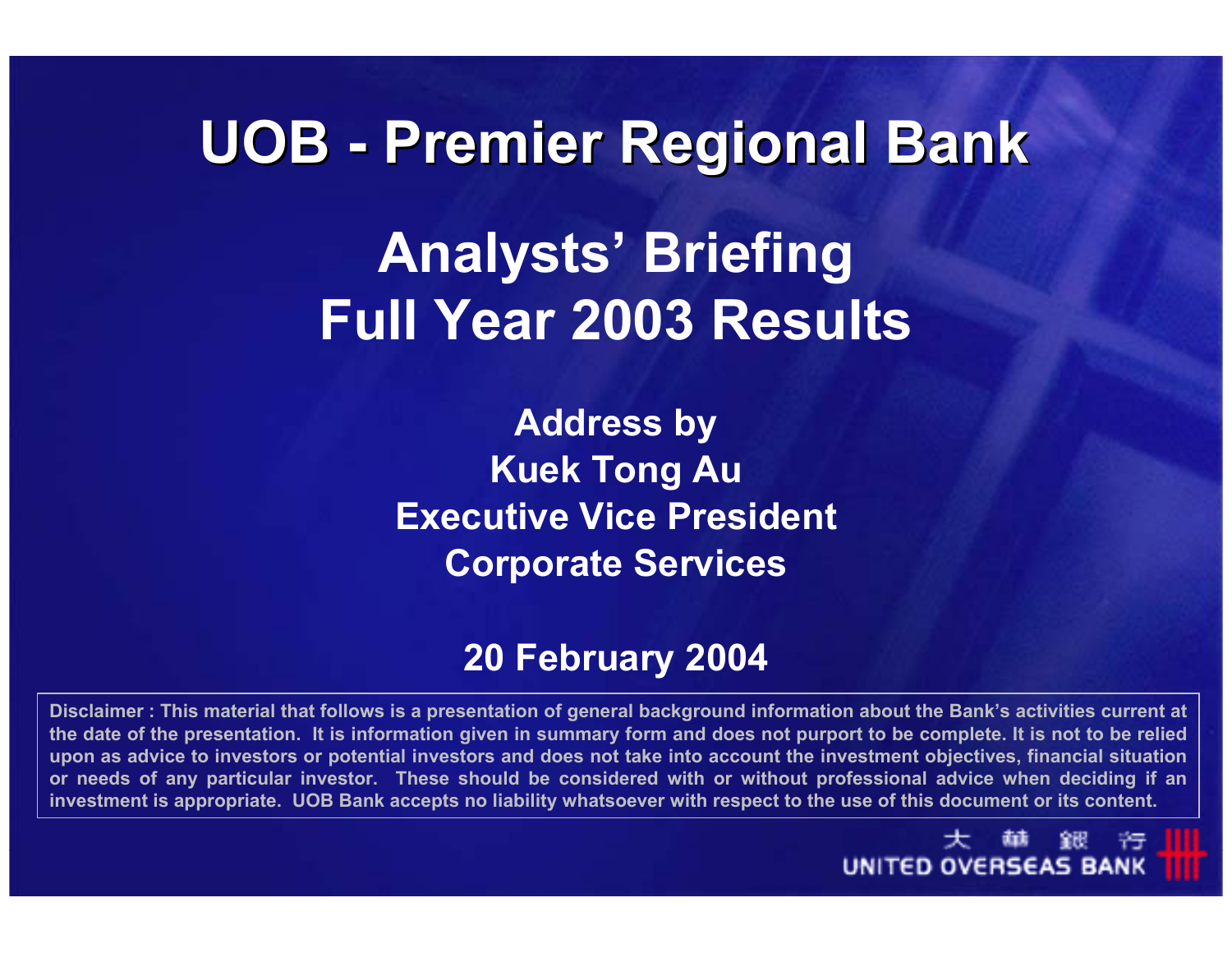# **Quarter-on-Quarter Profits Trending Upwards**

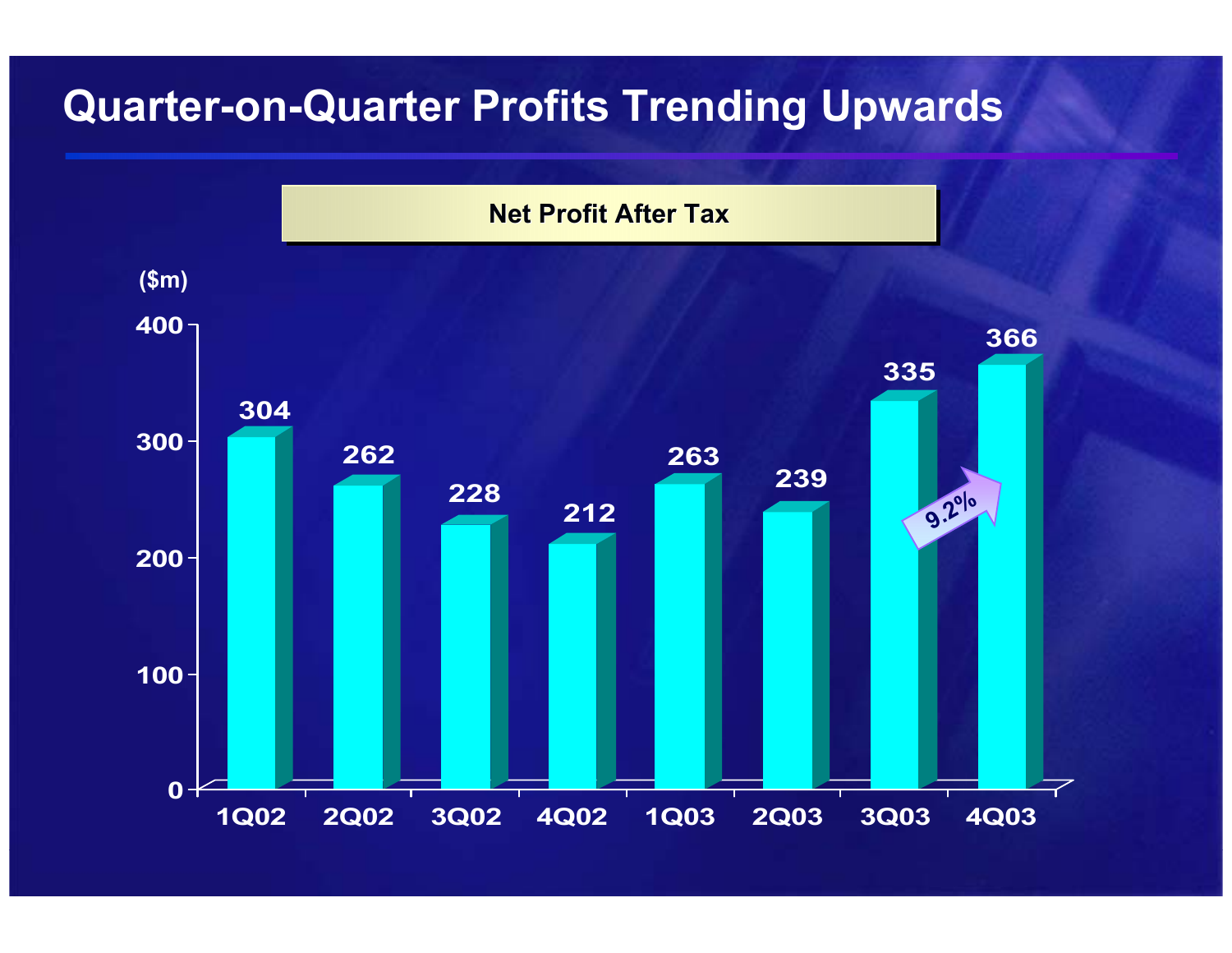#### **Higher Profits in 4th Quarter 2003**

**Net Interest Income Non-Interest Income Total Income Less: Operating Expenses Operating Profit before Goodwill and Provisions Less: Goodwill Amortisation Provisions Operating Profit after Goodwill and Provisions Share of Profit of Associates Profit before Tax & Minority Interests Less: Tax & Minority Interests Net Profit After Tax** 

| 4Q03 | <b>3Q03</b> | Inc / (Dec) |               |  |
|------|-------------|-------------|---------------|--|
| \$m  | \$m         | \$m         | $\frac{0}{0}$ |  |
| 540  | 503         | 37          | 7.4           |  |
| 291  | 251         | 40          | 16.1          |  |
| 831  | 754         | 77          | 10.3          |  |
| 290  | 269         | 21          | 7.6           |  |
|      |             |             |               |  |
| 542  | 485         | 57          | 11.7          |  |
| 50   | 50          |             | (1.3)         |  |
| 41   | 40          | 1           | 2.7           |  |
|      |             |             |               |  |
| 451  | 394         | 57          | 14.3          |  |
| 45   | 32          | 13          | 39.5          |  |
| 496  | 427         | 69          | 16.2          |  |
| 130  | 92          | 38          | 42.0          |  |
| 366  | 335         | 31          | 9.2           |  |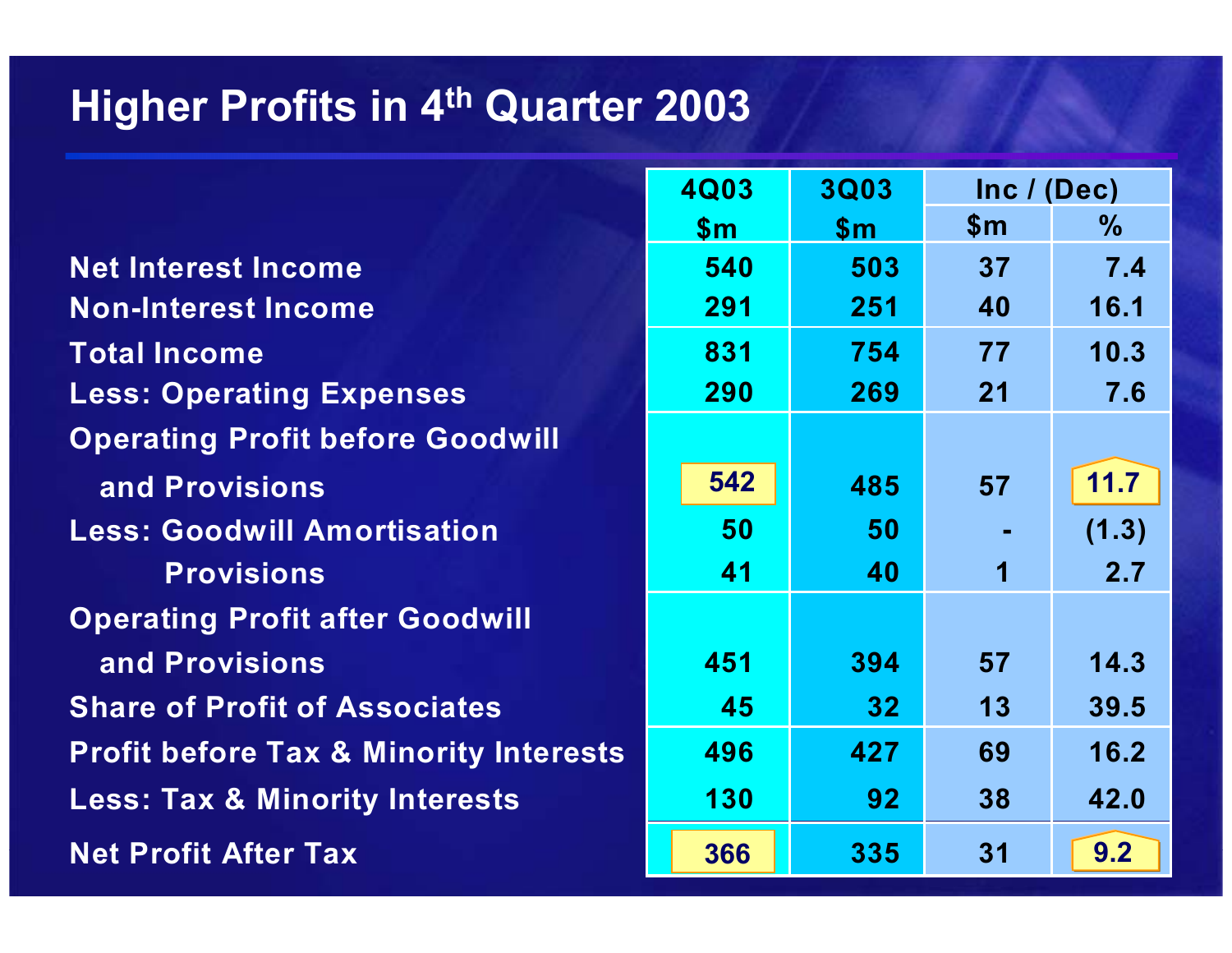## **Higher Profits despite Difficult Economic Conditions in 2003**

|                                                   | 2003<br>2002 |       | Inc / (Dec)    |               |
|---------------------------------------------------|--------------|-------|----------------|---------------|
|                                                   | \$m\$        | \$m\$ | $\mathsf{S}$ m | $\frac{0}{0}$ |
| Net Interest Income                               | 2,071        | 2,128 | (57)           | (2.7)         |
| Non-Interest Income                               | 1,089        | 906   | 183            | 20.2          |
| <b>Total Income</b>                               | 3,160        | 3,034 | 126            | 4.1           |
| <b>Less: Operating Expenses</b>                   | 1,095        | 1,074 | 21             | 2.0           |
| <b>Operating Profit before Goodwill</b>           |              |       |                |               |
| and Provisions                                    | 2,064        | 1,960 | 104            | 5.3           |
| <b>Less: Goodwill amortisation</b>                | 202          | 196   | 6              | 3.1           |
| <b>Provisions</b>                                 | 362          | 465   | (103)          | (22.2)        |
| <b>Operating Profit after Goodwill</b>            |              |       |                |               |
| and Provisions                                    | 1,501        | 1,300 | 201            | 15.4          |
| <b>Exceptional Item #</b>                         |              | (48)  | (48)           | (100.0)       |
| <b>Share of Profit of Associates</b>              | 107          | 123   | (16)           | (13.1)        |
| <b>Profit before Tax &amp; Minority Interests</b> | 1,608        | 1,376 | 232            | 16.9          |
| <b>Less: Tax &amp; Minority Interests</b>         | 406          | 370   | 36             | 9.9           |
| <b>Net Profit After Tax</b>                       | 1,202        | 1,006 | 196            | 19.5          |

# Com prisin g restructurin g and inte gration costs as a result of the ac quisition and mer ger of OUB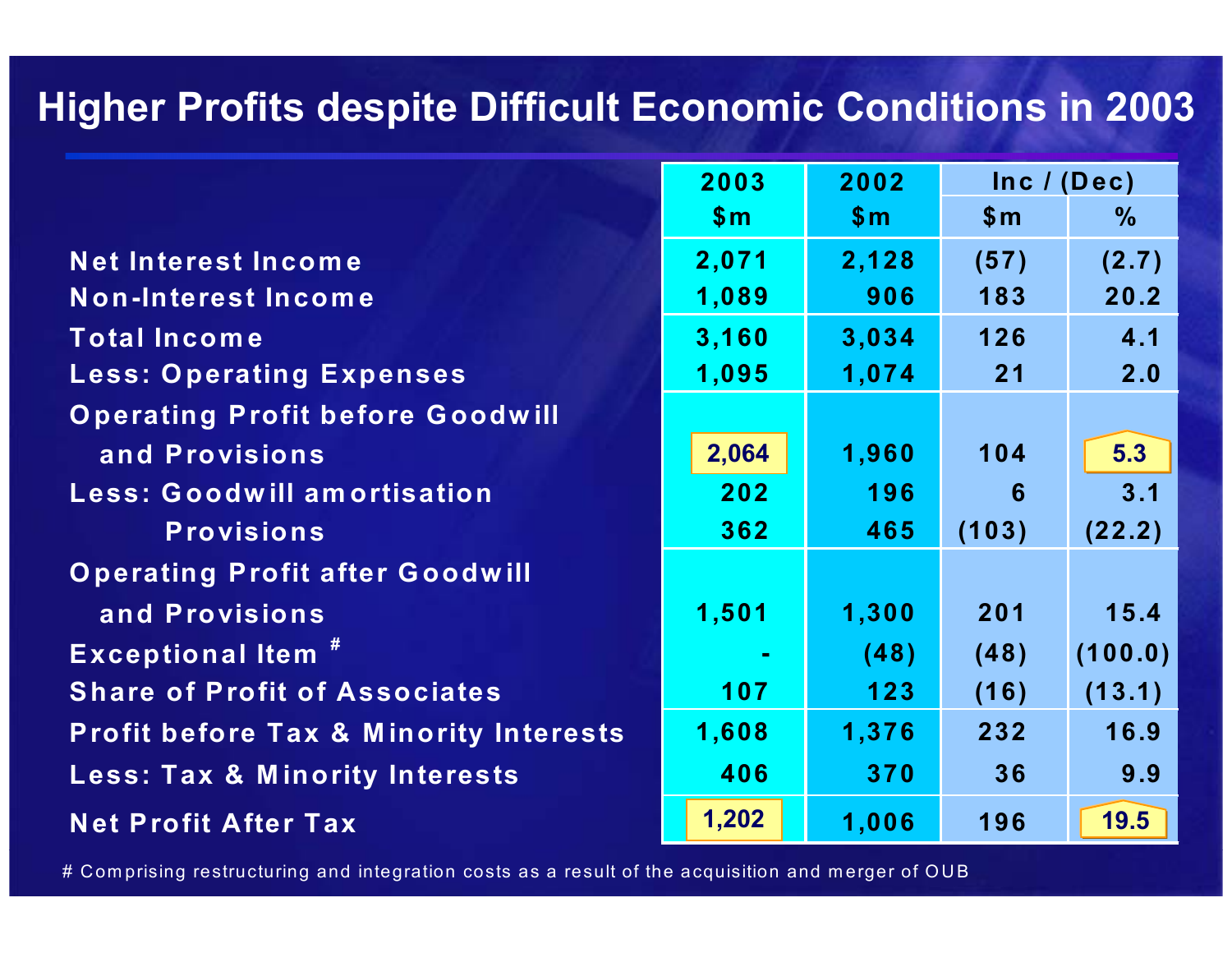# **Change in Accounting Policy – Impact to Profits**



**Note: The change in accounting policy has been applied retrospectively and the 2002 figures in this presentation materials had been restated accordingly**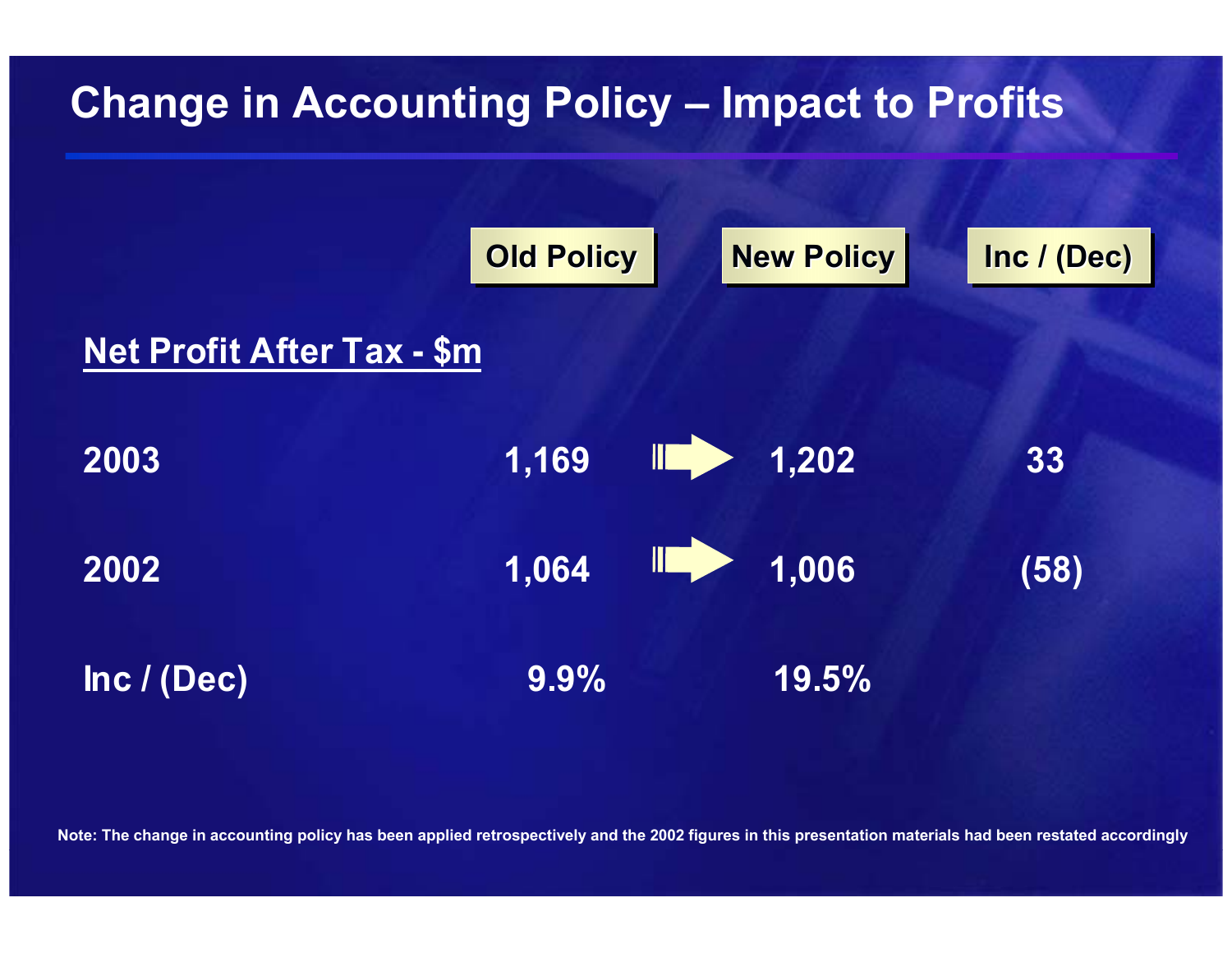#### **Lower Net Interest Income from Inter-bank Money Market Activities**

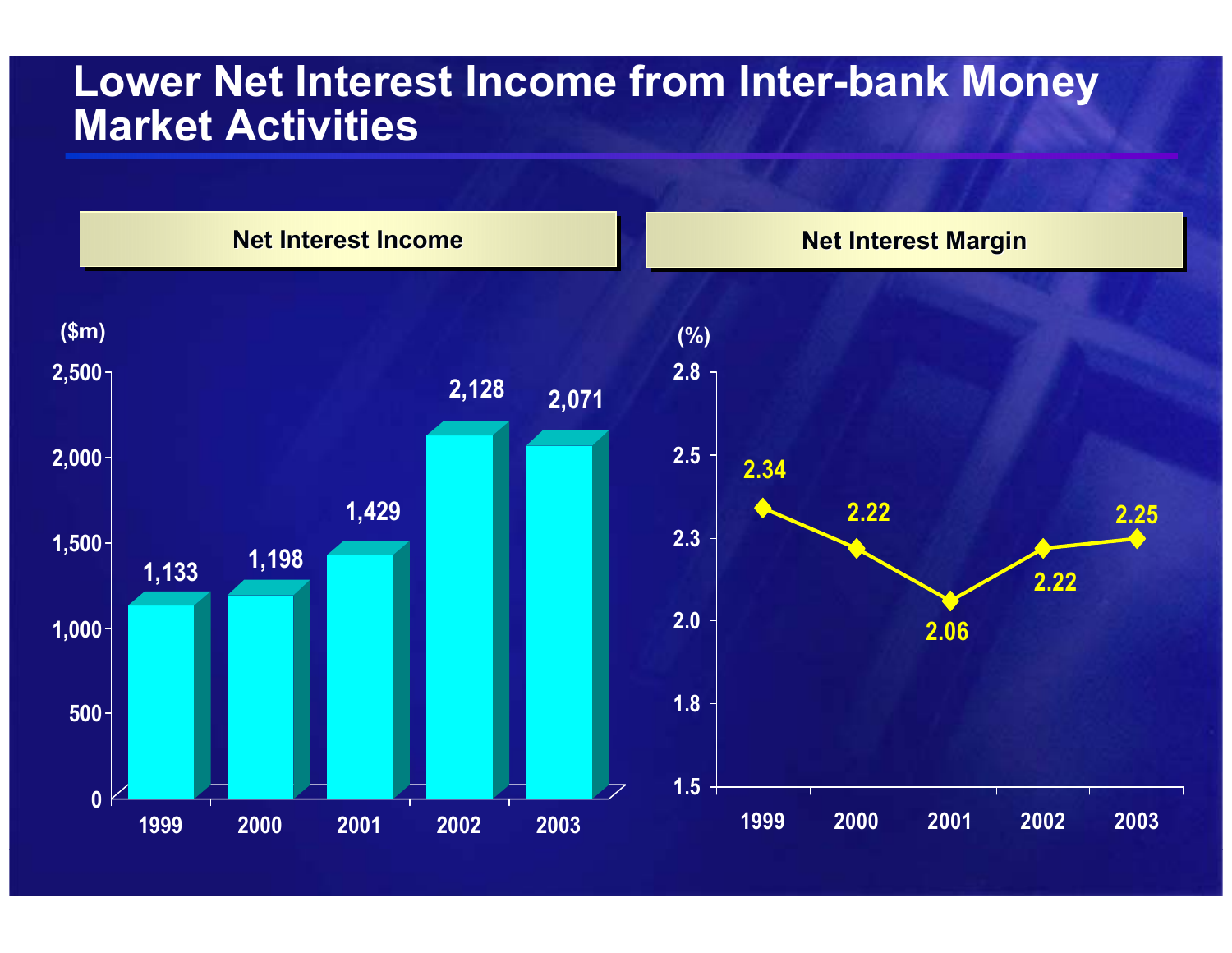# **Robust Growth in Non-Interest Income**

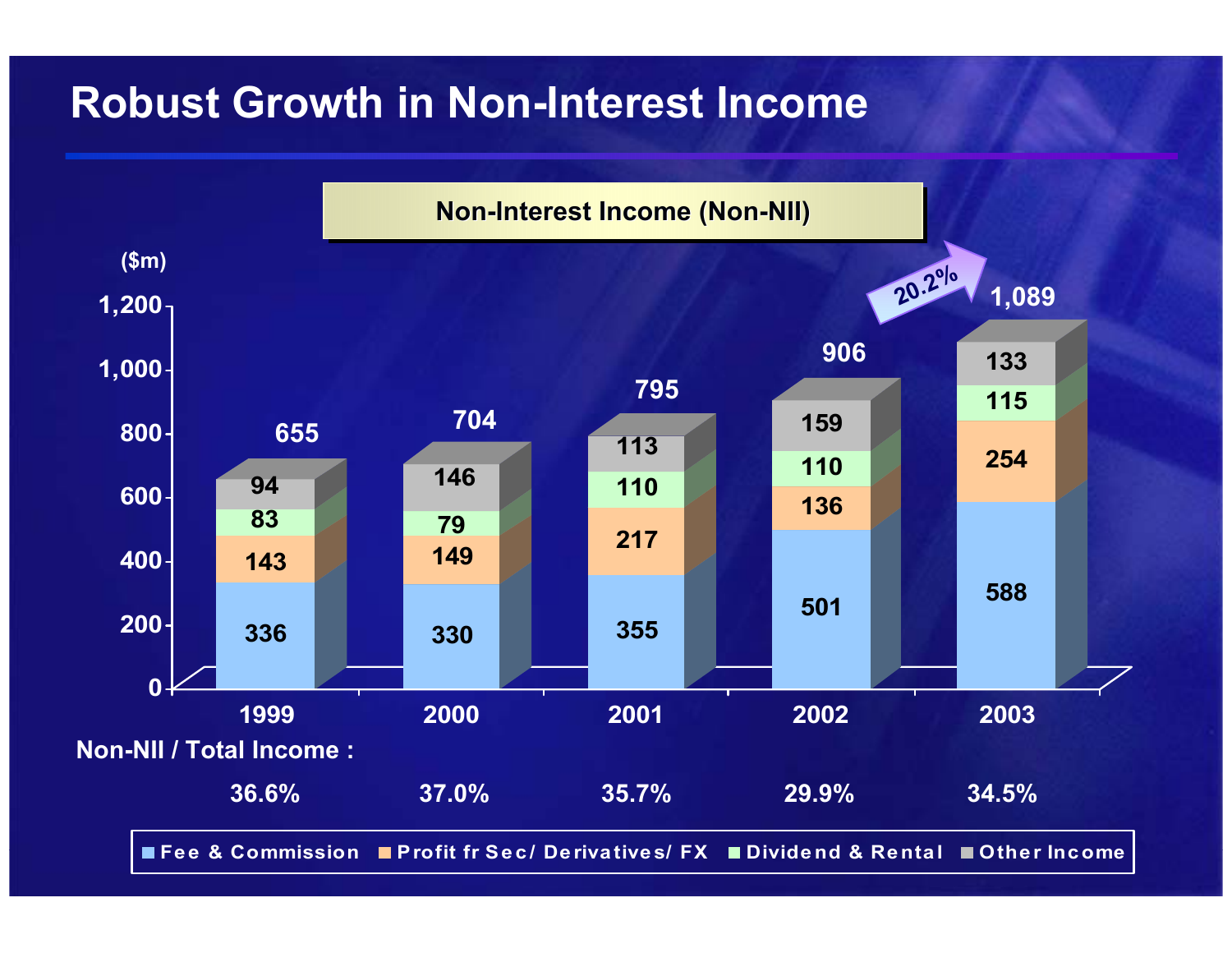# **Stronger Fee and Commission Income**

**Credit card Fund management Futures broking & stockbroking Investment-related 29Loan-related 86Service charges Trade-related Other Fee and Commission Income** 

| 2003 | 2002 | Increase / (Decrease) |               |  |
|------|------|-----------------------|---------------|--|
| \$m  | \$m  | \$m                   | $\frac{0}{0}$ |  |
|      |      |                       |               |  |
| 94   | 96   | (2)                   | (2.3)         |  |
| 78   | 74   | 4                     | 4.6           |  |
| 35   | 49   | (14)                  | (27.5)        |  |
| 98   | 29   | 69                    | 235.9         |  |
| 97   | 86   | 11                    | 12.0          |  |
| 49   | 44   | 5                     | 12.0          |  |
| 111  | 101  | 10                    | 10.3          |  |
| 26   | 21   | 5                     | 23.8          |  |
| 588  | 501  | 87                    | 17.4          |  |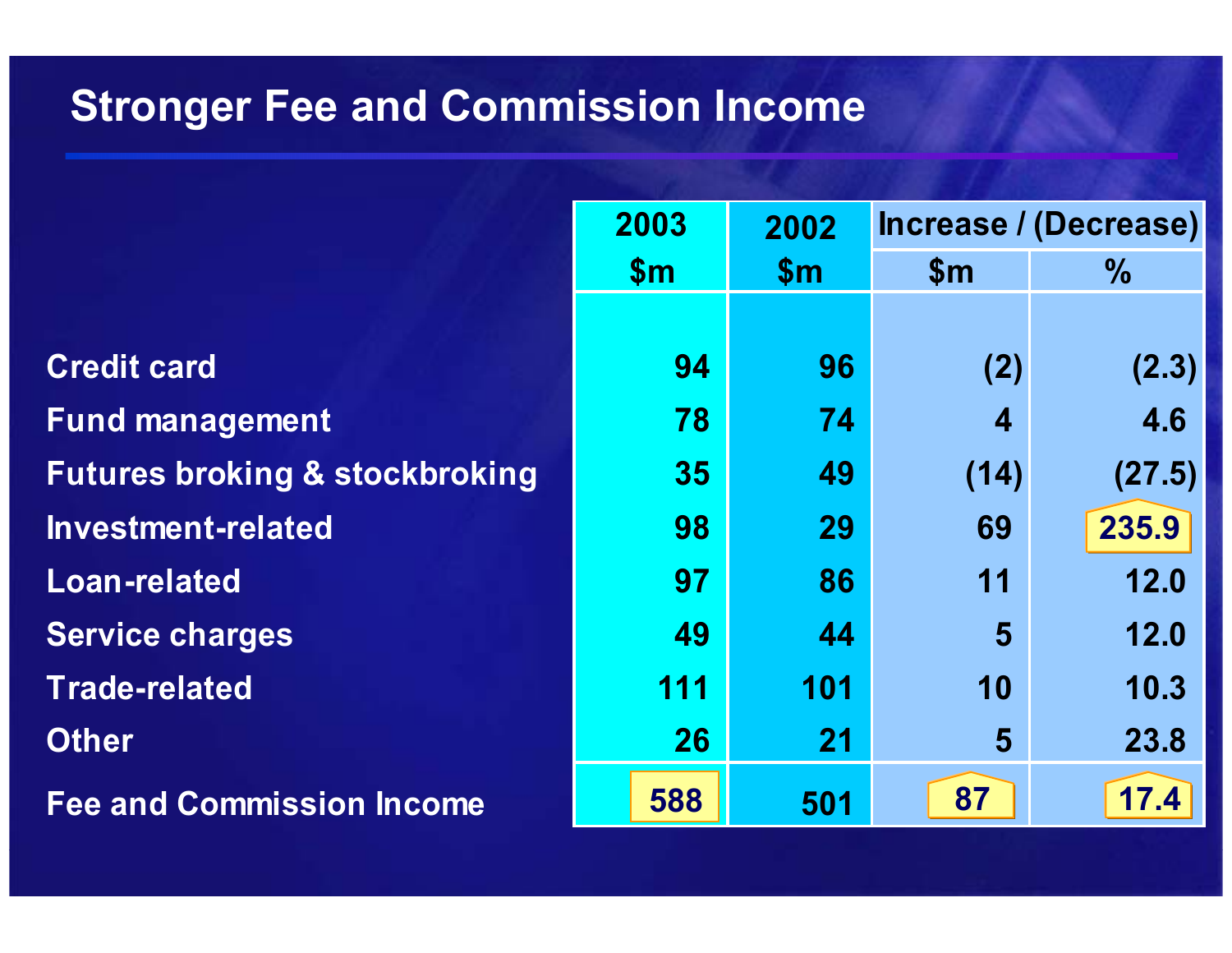# **Effective Cost Management**

|                                 | 2003           | 2002           | Inc / (Dec)    |               |
|---------------------------------|----------------|----------------|----------------|---------------|
|                                 | $\mathsf{S}$ m | $\mathsf{S}$ m | $\mathsf{S}$ m | $\frac{0}{0}$ |
| <b>Staff Costs</b>              | 532            | 536            | (4)            | (0.9)         |
| <b>Other Operating Expenses</b> | 564            | 538            | 26             | 4.8           |
| <b>Total</b>                    | 1,095          | 1,074          | 21             | 2.0           |

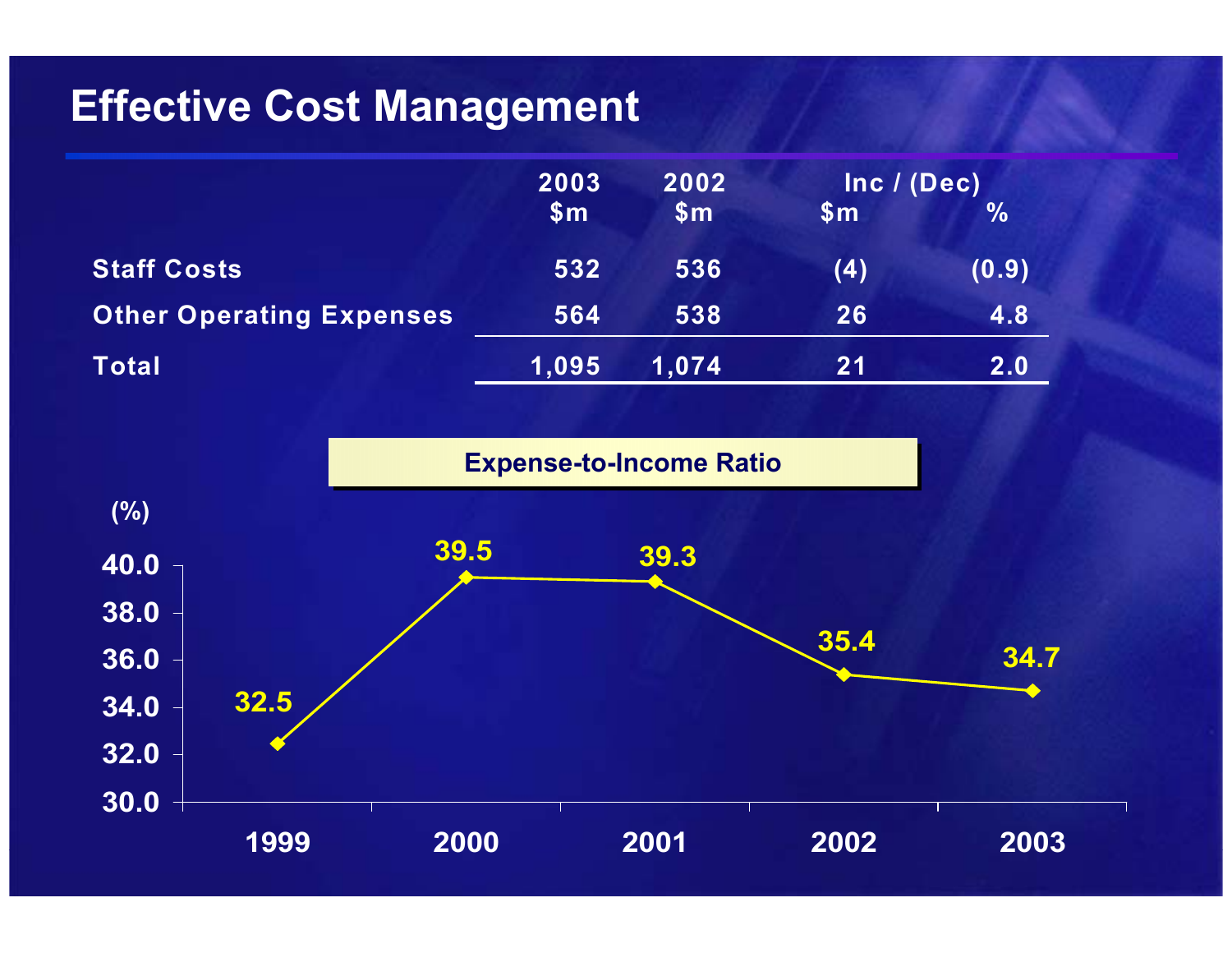## **Lower Provision Charges**

#### **Provisions Charged to Income Statement**

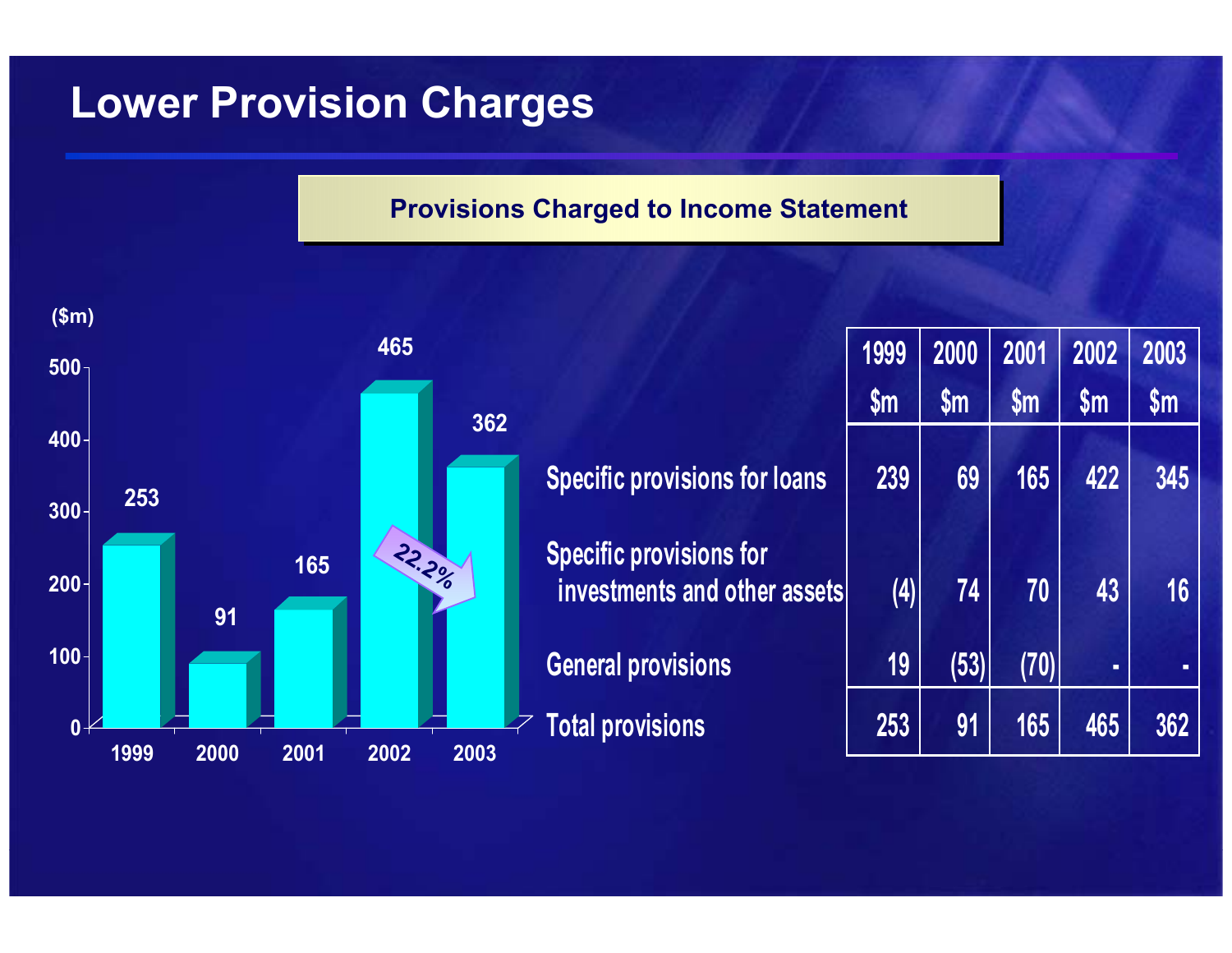# **Higher Return on Average Shareholders' Funds (ROE)**

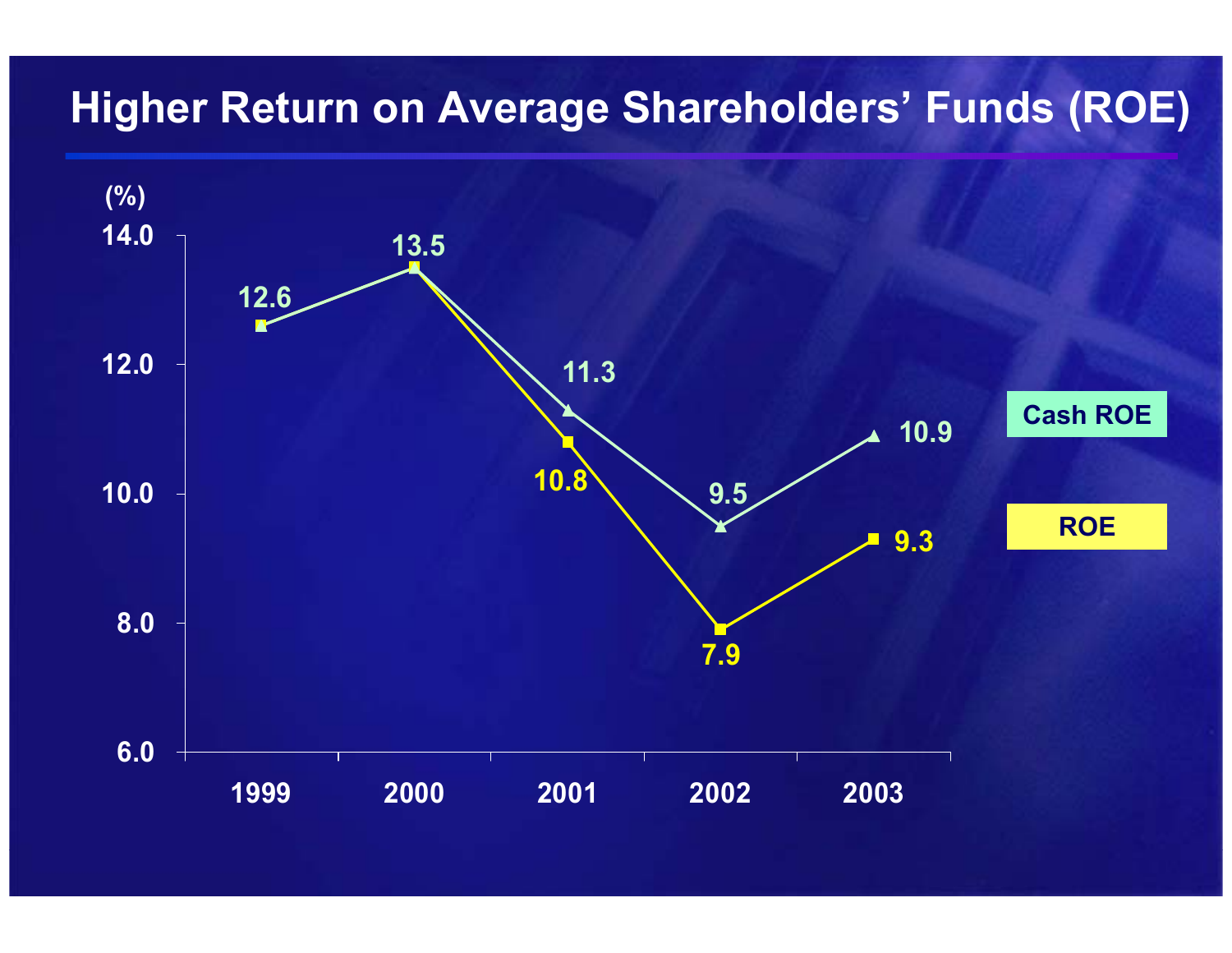# **Improved Loans Demand**

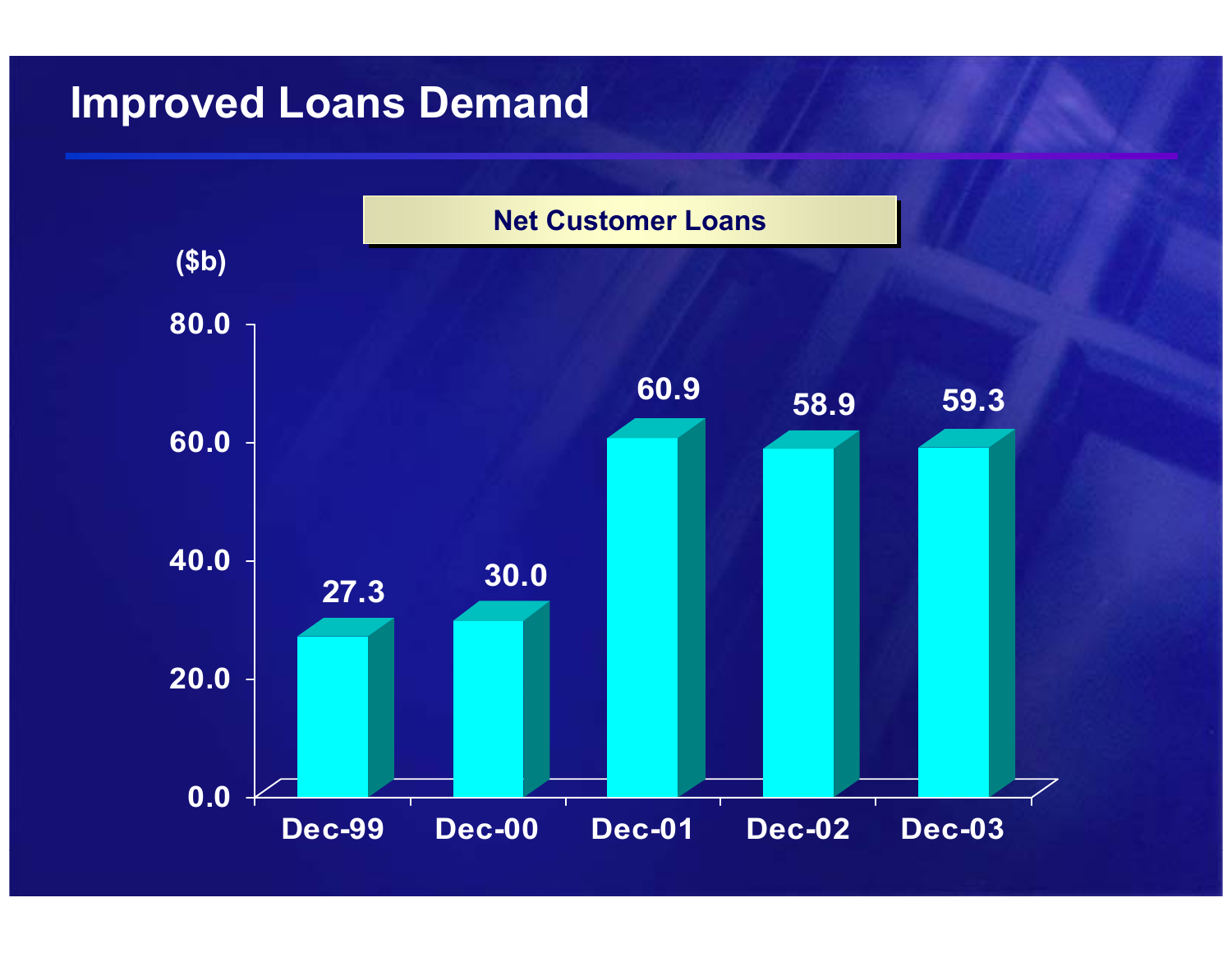# **Increase in Customer Deposits**

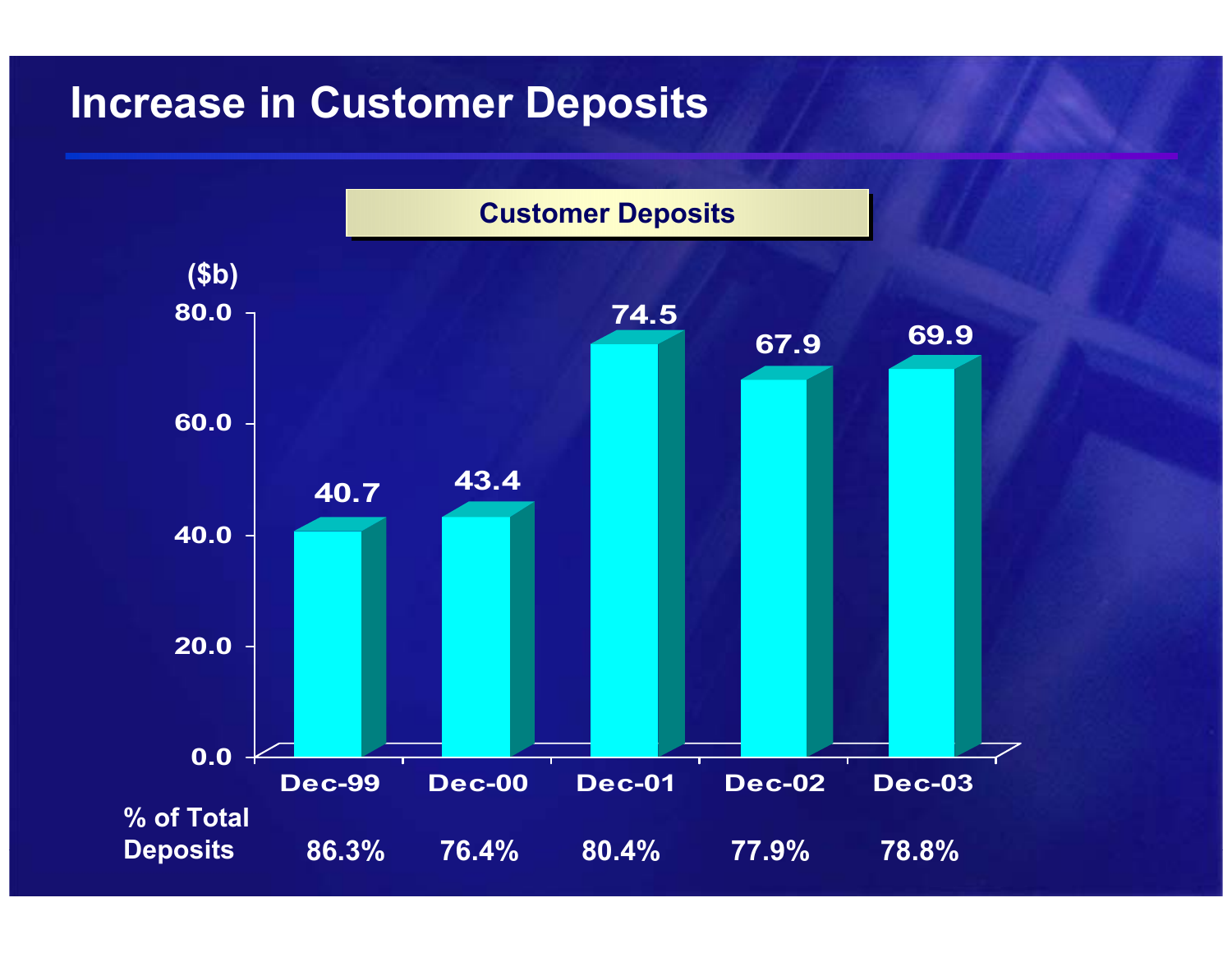#### **Lower L/D Ratio**

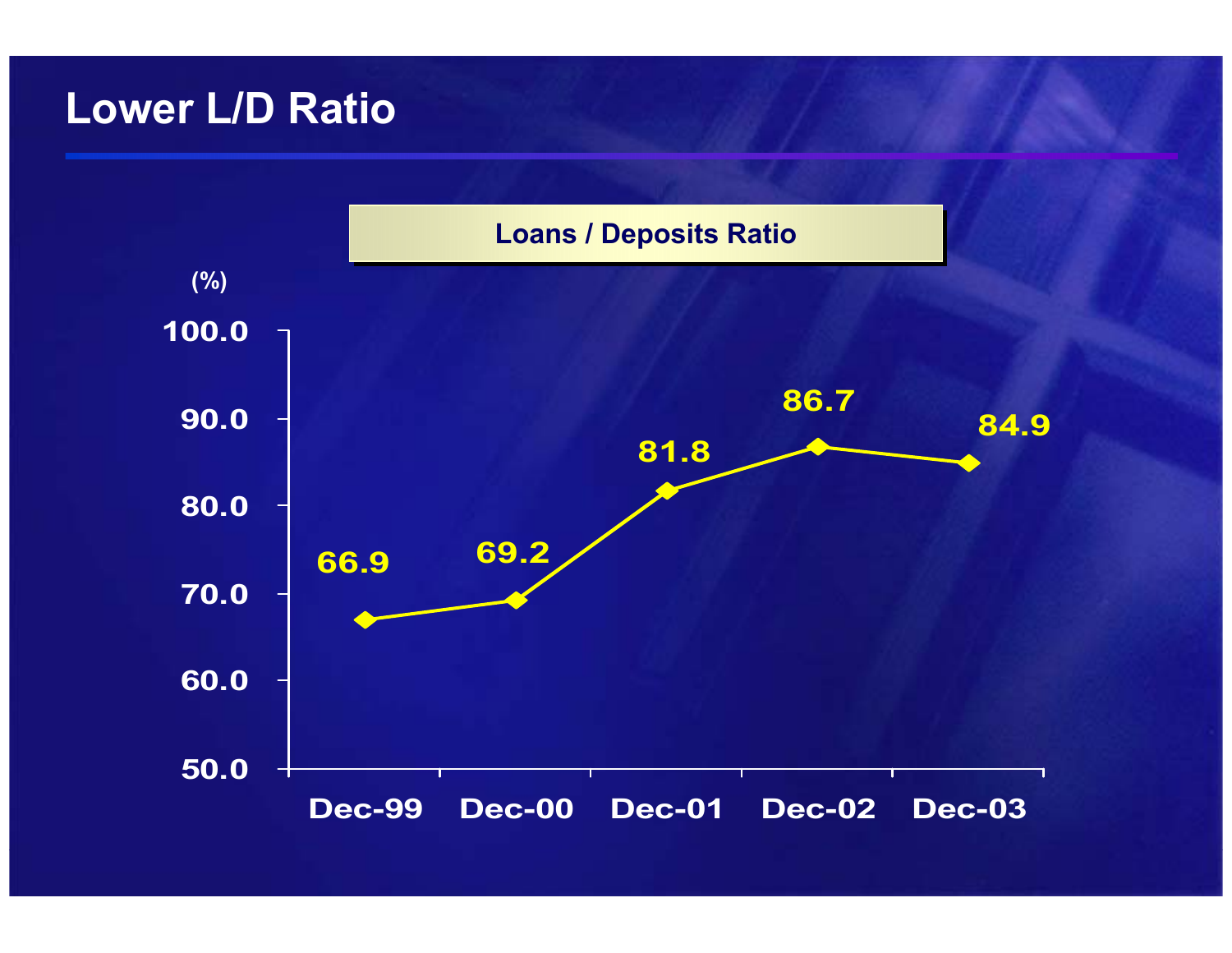# **Declining Non-Performing Loans (NPLs)**

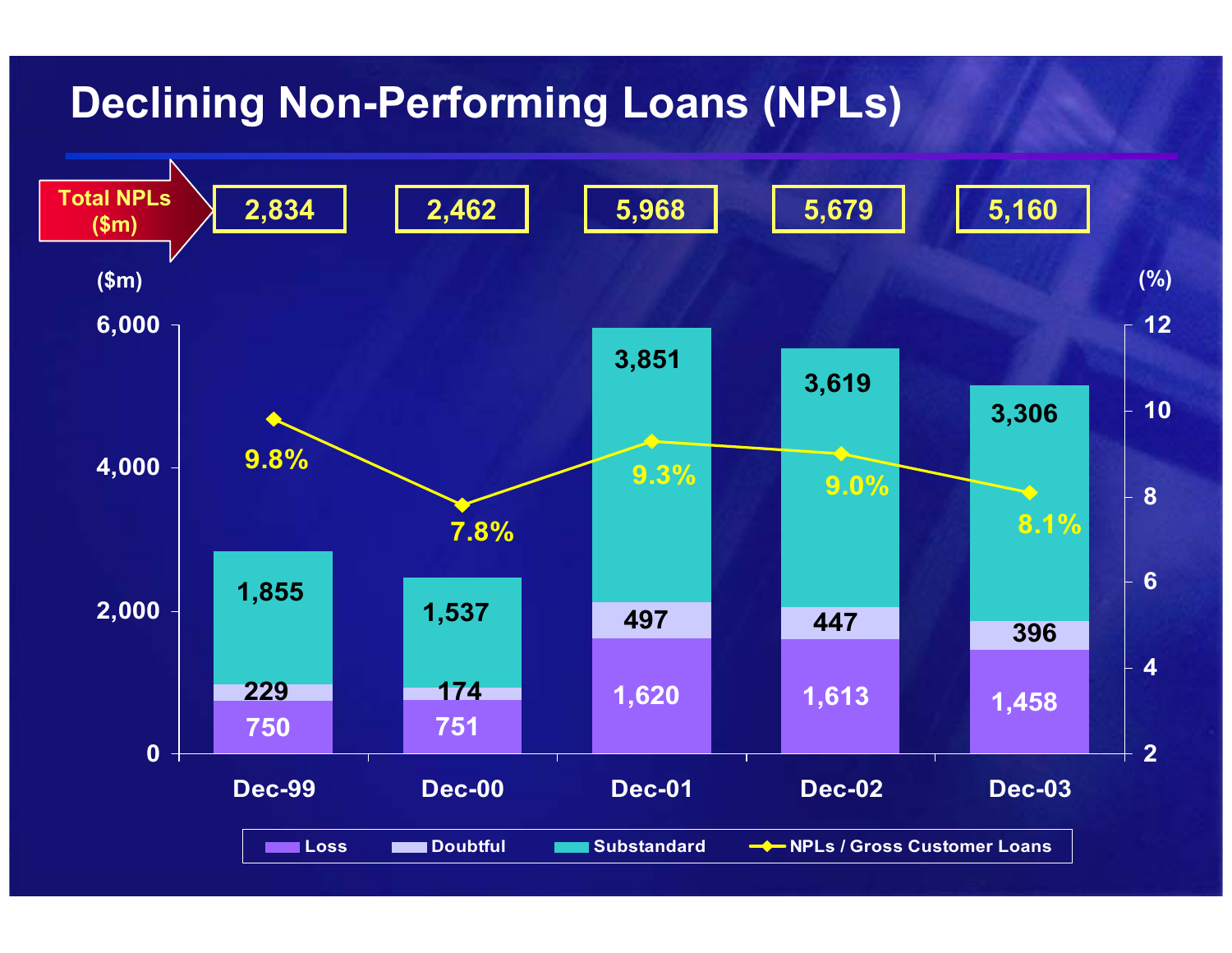## **Reduction in NPLs across Regions**

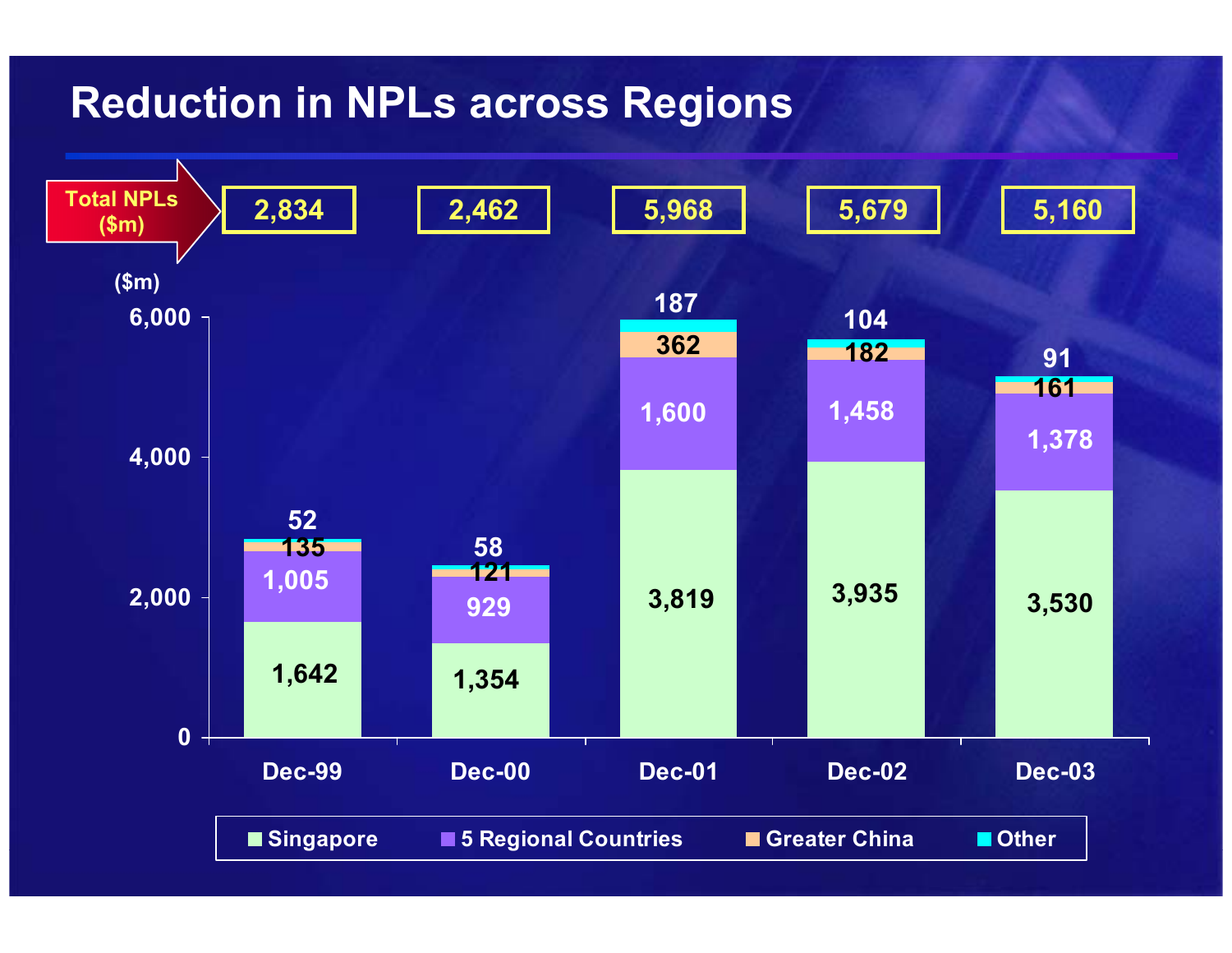#### **Reduction in NPLs across Sectors**

|                                        | <b>NPLs By Industrial Classification</b> |                        |                              |        |
|----------------------------------------|------------------------------------------|------------------------|------------------------------|--------|
|                                        | <b>Dec-03</b><br>\$m\$                   | <b>Dec-02</b><br>\$m\$ | Inc / (Dec)<br>$\mathsf{Sm}$ | $\%$   |
| <b>Transport, storage and</b>          |                                          |                        |                              |        |
| communication                          | 105                                      | 124                    | (19)                         | (15.3) |
| <b>Building and construction</b>       | 756                                      | 843                    | (87)                         | (10.3) |
| <b>Manufacturing</b>                   | 745                                      | 874                    | (129)                        | (14.8) |
| <b>Non-bank financial institutions</b> | 984                                      | 1,029                  | (45)                         | (4.4)  |
| <b>General commerce</b>                | 702                                      | 769                    | (67)                         | (8.7)  |
| <b>Professionals and</b>               |                                          |                        |                              |        |
| private individuals                    | 926                                      | 1,014                  | (88)                         | (8.7)  |
| <b>Housing loans</b>                   | 632                                      | 668                    | (36)                         | (5.4)  |
| <b>Other</b>                           | 231                                      | 294                    | (63)                         | (21.4) |
| <b>Sub-total</b>                       | 5,081                                    | 5,615                  | (534)                        | (9.5)  |
| <b>Debt securities</b>                 | 79                                       | 64                     | 15                           | 23.4   |
| <b>Total NPLs</b>                      | 5,160                                    | 5,679                  | (519)                        | (9.1)  |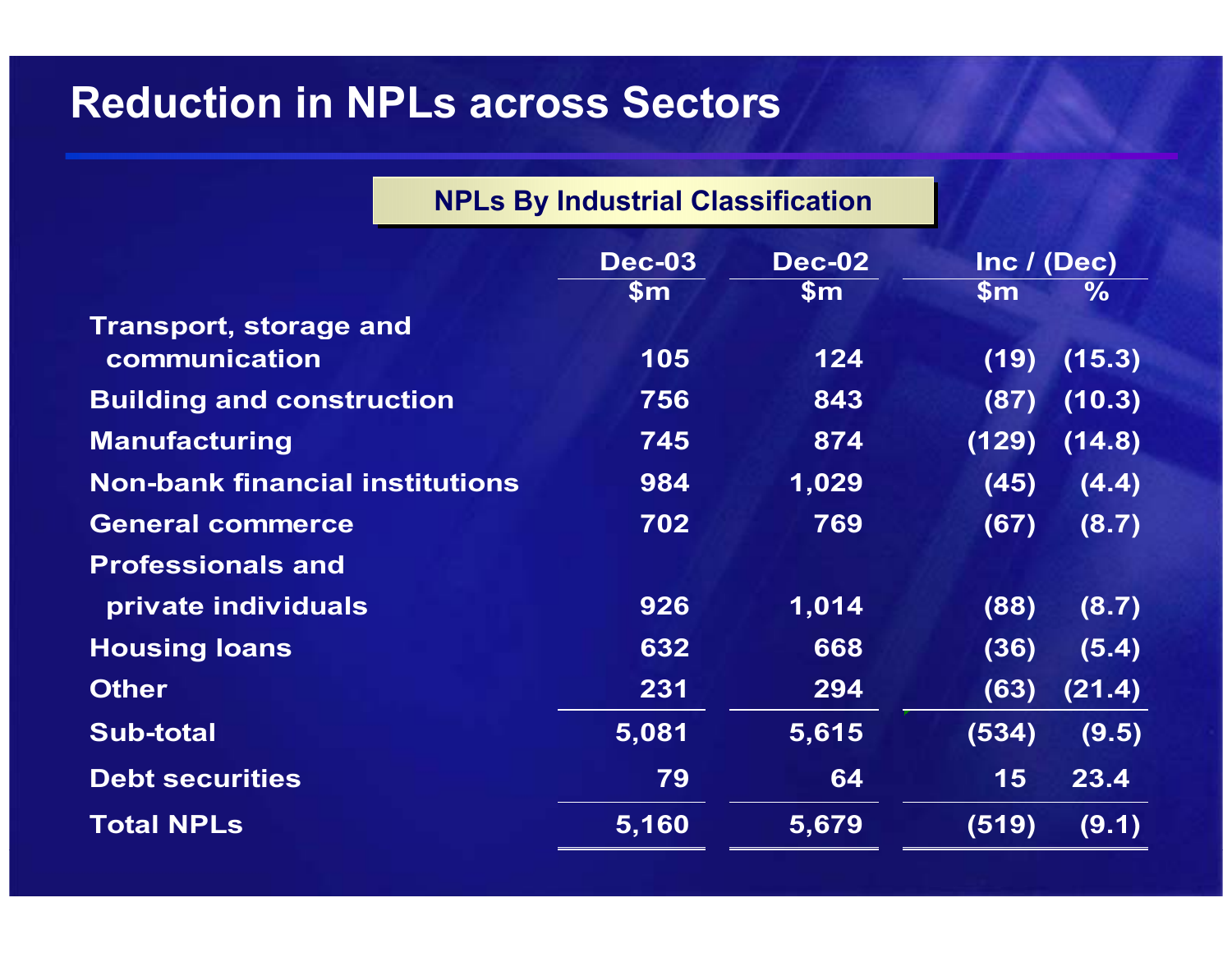# **Improved NPLs Ratio for Major Sectors**

| <b>NPLs Ratio By Industrial Classification</b> |               |             |
|------------------------------------------------|---------------|-------------|
| <b>Dec-03</b>                                  | <b>Dec-02</b> | Inc / (Dec) |
| $\frac{9}{6}$                                  | $\frac{9}{6}$ | $\%$ pts    |
|                                                |               |             |
| 5.0                                            | 6.0           | (1.0)       |
| 10.3                                           | 9.2           | 1.1         |
| 12.7                                           | 16.2          | (3.5)       |
| 9.5                                            | 9.5           |             |
| 11.4                                           | 12.4          | (1.0)       |
|                                                |               |             |
| 9.6                                            | 10.9          | (1.3)       |
| 4.3                                            | 4.8           | (0.5)       |
| 3.7                                            | 5.3           | (1.6)       |
|                                                |               |             |
| 8.1                                            | 9.0           | (0.9)       |
|                                                |               |             |

\* Excluding debt securities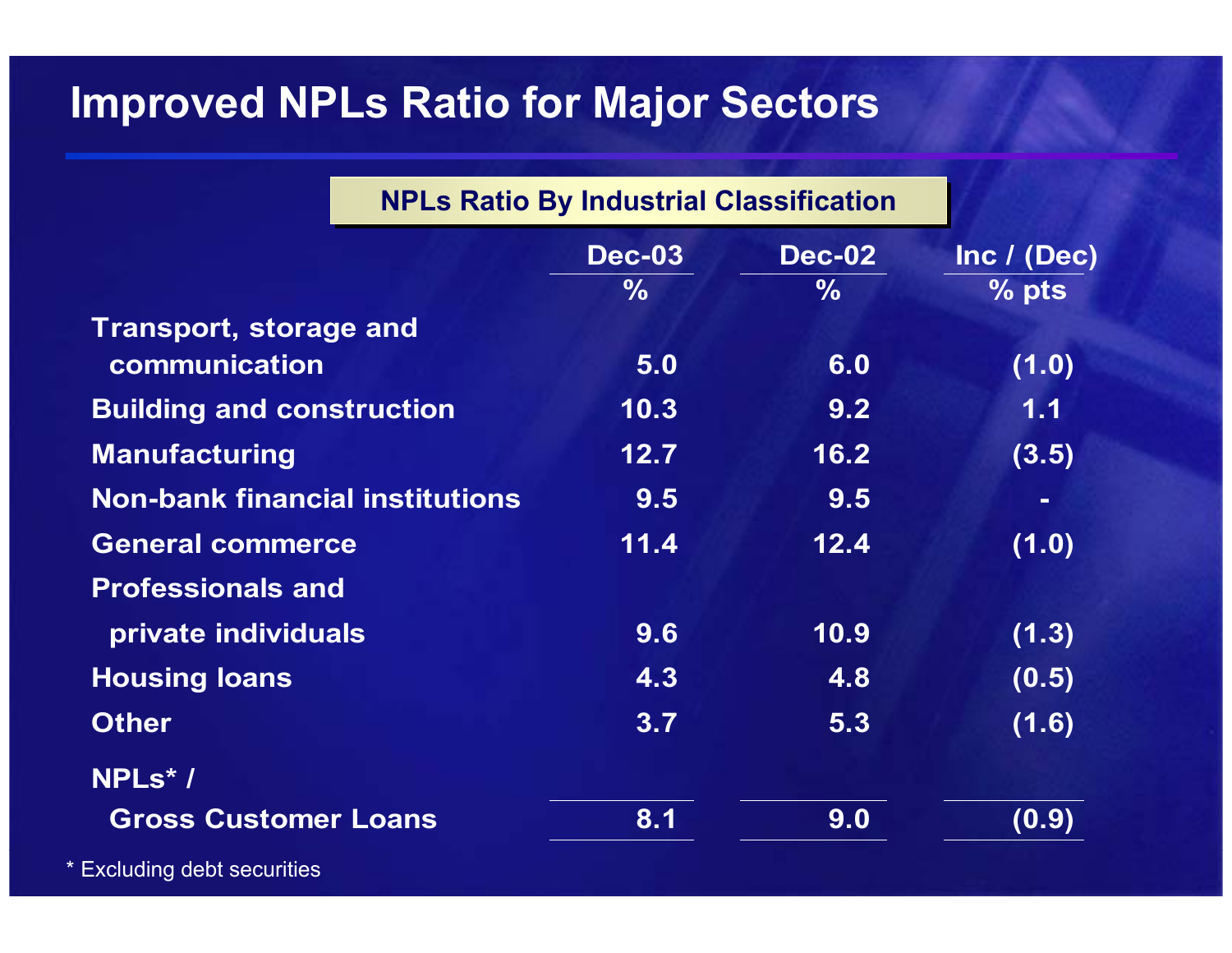#### **Decrease in Cumulative Provisions in Tandem with the Drop in NPLs**

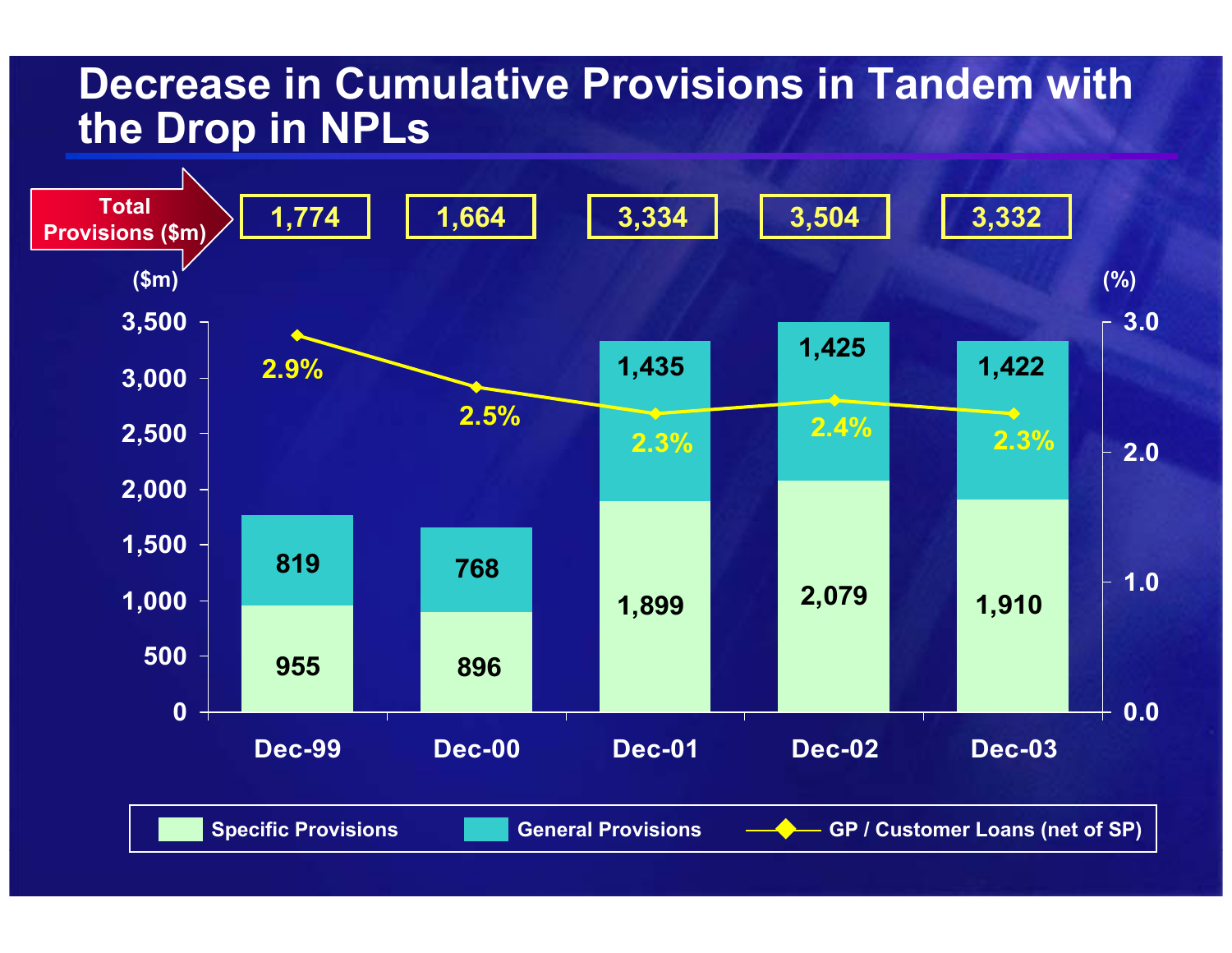### **Increase in Provision Coverage**

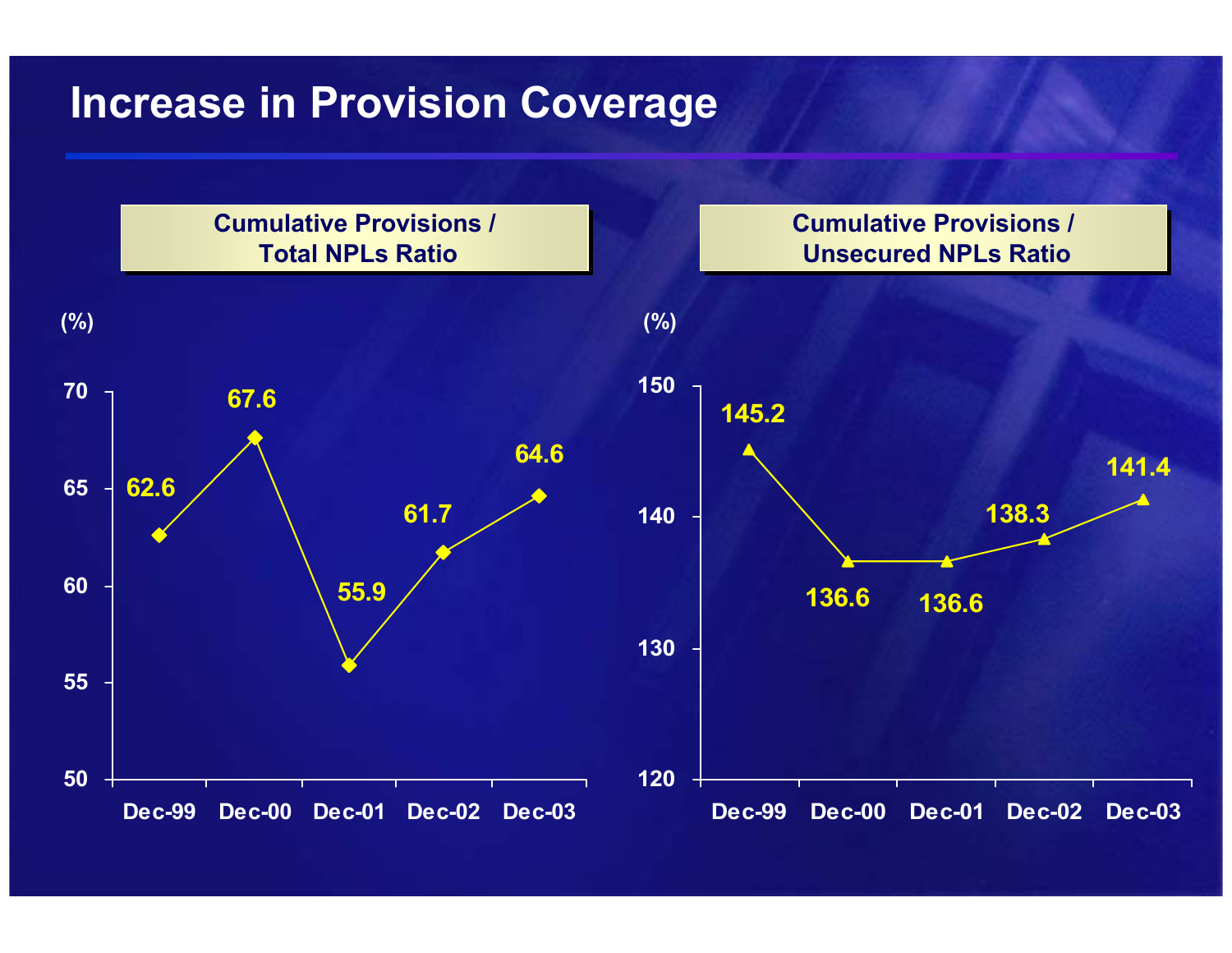# **Strong Capital Position**

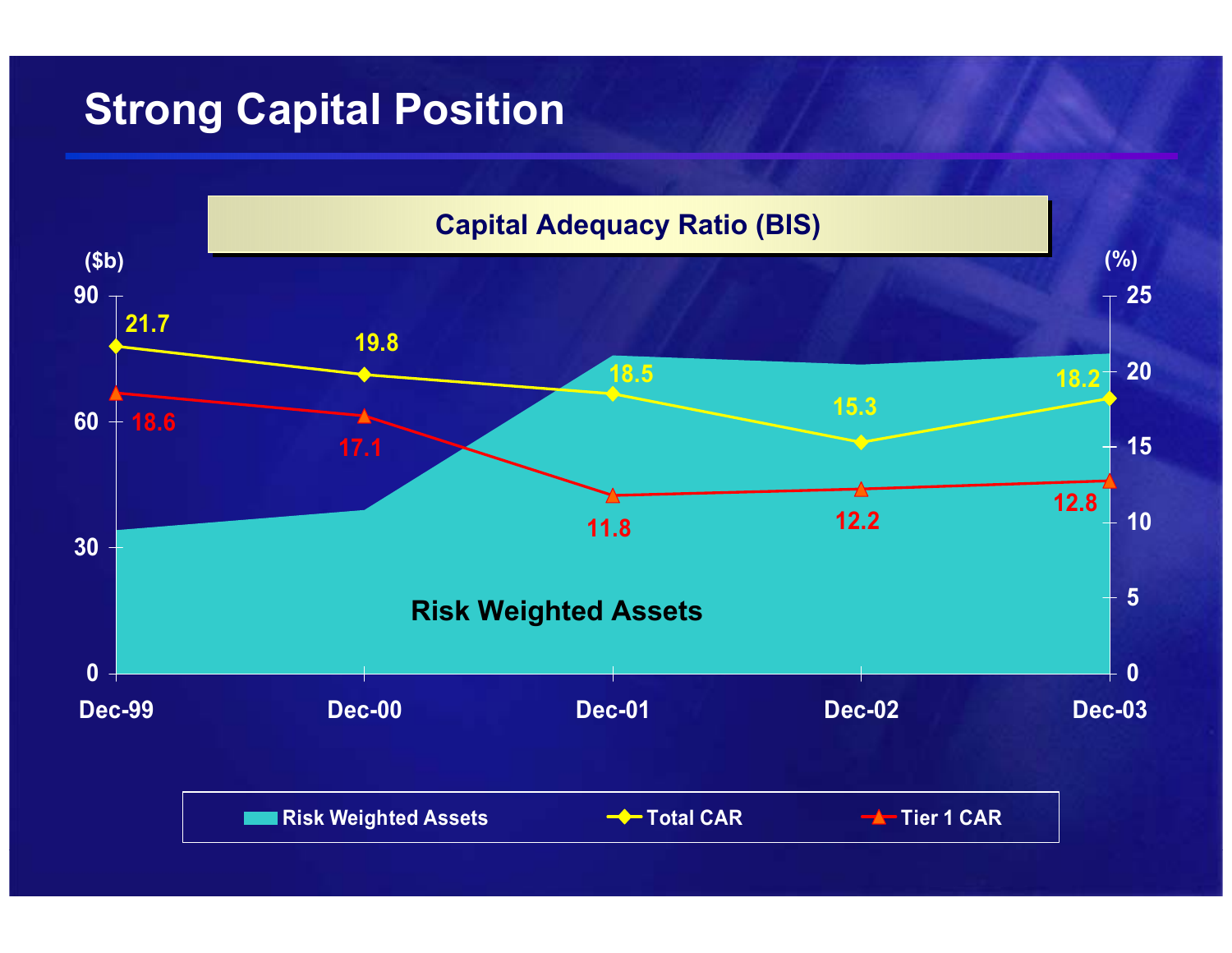# **Higher Dividend Payout to Reward Shareholders**